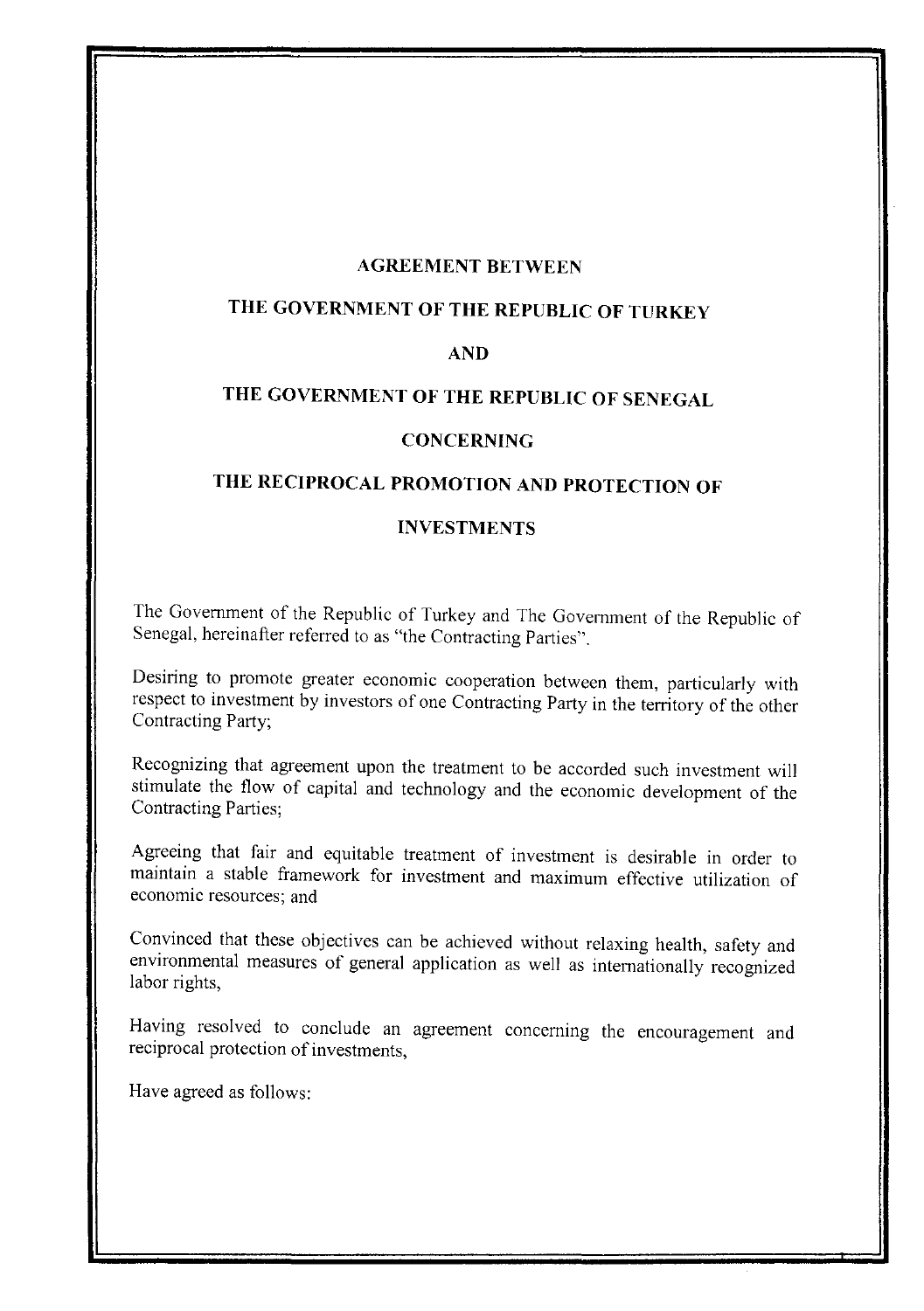#### **ARTICLE 1 Definitions**

For the purpose of this Agreement;

I. The tenn "investment" means every kind of asset, connected with business activities, acquired for the purpose of establishing lasting economic relations in the territory of a Contracting Party in confonnity with its laws and regulations, and shall include in particular, but not exclusively:

(a) movable and immovable property, as well as any other rights as mortgages, pledges and any other similar rights as defined in confonnity with the laws and regulations of the Contracting Party in whose territory the property is situated,

(b) reinvested returns, claims to money or any other rights having financial value related to an investment.

(c) shares, stocks or any other fonn of participation in companies,

(d) industrial and intellectual property rights such as patents, industrial designs, technical processes, as well as trademarks, goodwill, know-how and other similar rights,

(e) business concessions conferred by law or by contract, including concessions related to natural resources;

provided that such investments are not in the nature of acquisition of shares or voting power less than 10 percent of a company through stock exchanges which shall not be covered by this Agreement.

## 2. The tenn "investor" means:

(a) natural persons deriving their status as nationals of a Contracting Party according to its applicable laws,

(b) corporations, finns, business partnerships incorporated or constituted under the law in force of a Contracting Party and having their registered offices together with substantial business activities in the territory of that Contracting Party,

who have made an investment in the territory of the other Contracting Party.

3. The tenn "returns" means the amounts yielded by an investment and includes in particular, though not exclusively, profit, interest, capital gains, royalties, fees and dividends.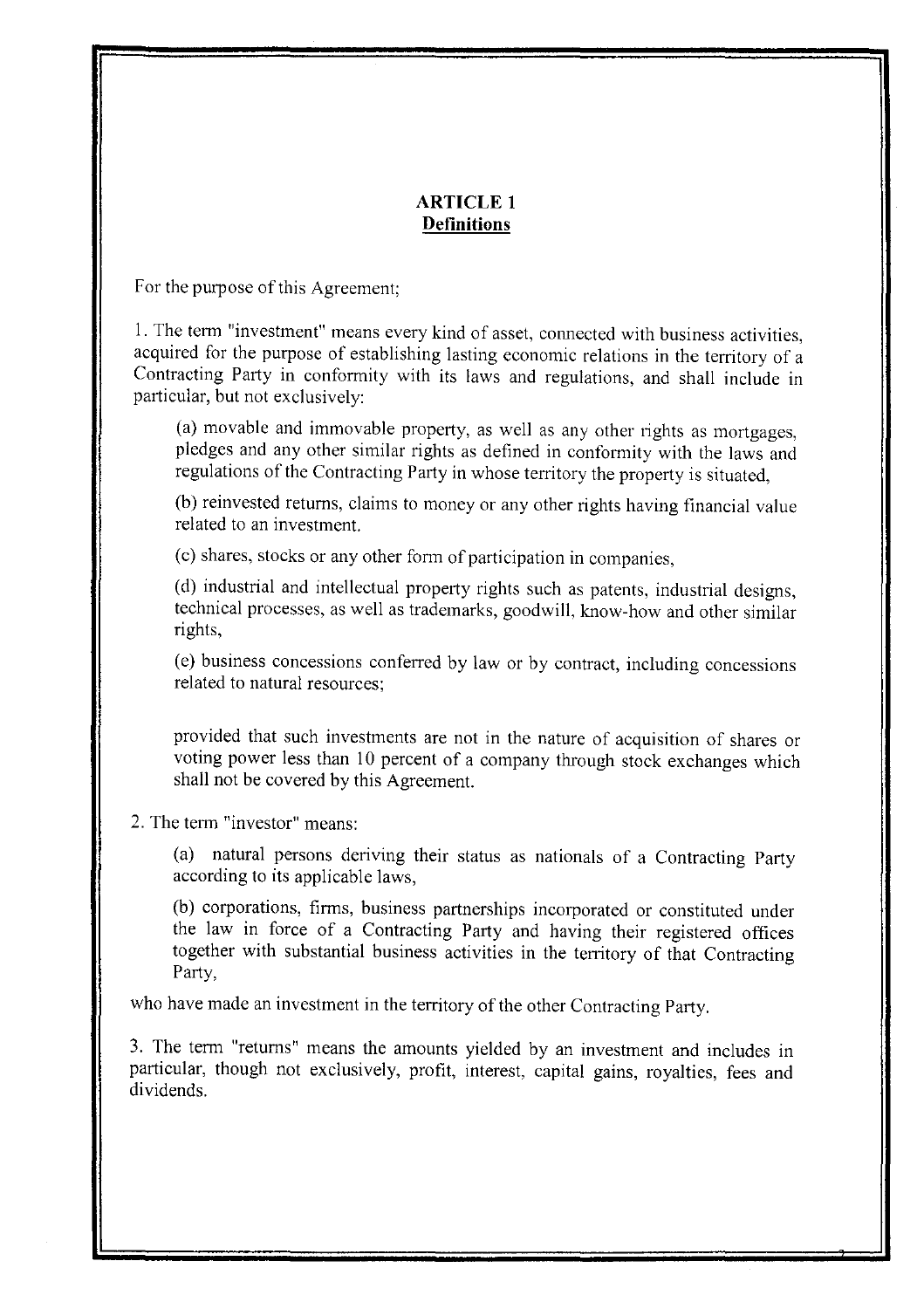4. The "territory" means; territory, territorial sea, as well as the maritime areas over which each Contracting Party has jurisdiction or sovereign rights for the purposes of exploration, exploitation and conservation of natural resources, pursuant to international law.

## **ARTICLE 2 Promotion and Protection of Investments**

I. Subject to its laws and regulations, each Contracting Party shall in its territory promote as far as possible investments by investors of the other Contracting Party.

2. Investments of investors of each Contracting Party shall at all times be accorded fair and equitable treatment and shall enjoy full protection in the territory of the other Contracting Party. Neither Contracting Party shall in any way impair by unreasonable or discriminatory measures the management, maintenance, use, enjoyment, extension, or disposal of such investments.

#### ARTICLE 3 **Treatment of Investments**

I. Each Contracting Party shall admit in its territory investments **on** a basis no less favourable than that accorded in like circumstances to investments of investors of any third State, within the framework of its laws and regulations.

2. Each Contracting Party shall accord to these investments, once established, treatment no less favourable than that accorded in like circumstances to investments of its investors or to investments of investors of any third State, whichever is the most favourable.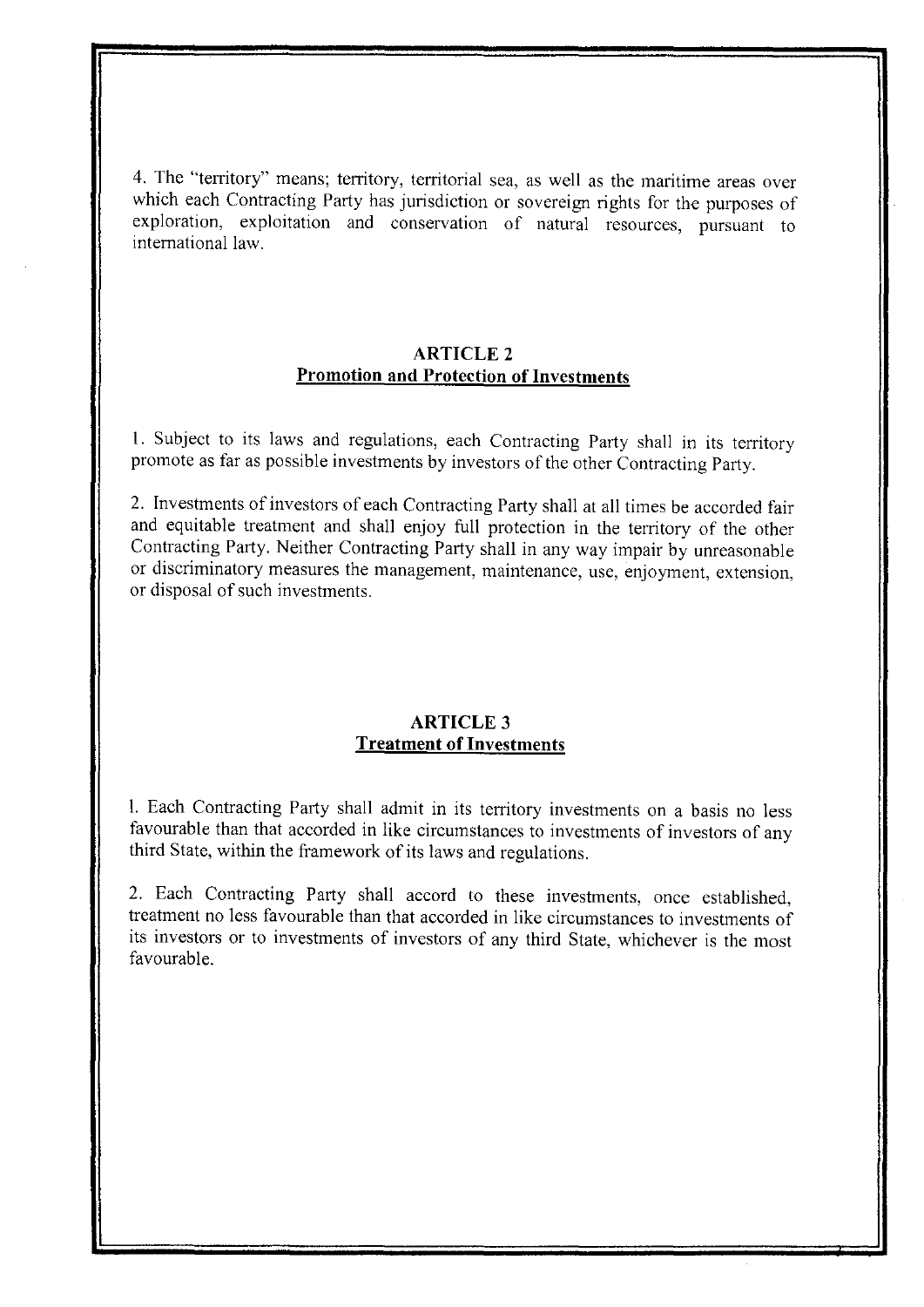3. The Contracting Parties shall within the framework of their national legislation give sympathetic consideration to applications for the entry and sojourn of persons of either Contracting Party who wish to enter the temtory of the other Contracting Party in connection with the making and carrying through of an investment; the same shall apply to nationals of either Contracting Party who in connection with an investment wish to enter the territory of the other Contracting Party and sojourn there to take up employment. Application for work pennits shall also be given sympathetic consideration.

4. (a) The Provisions of this Article shall not be construed so as to oblige one Contracting Party to extend to the investors of the other Contracting Party the benefit of any treatment, preference or privilege which may be extended by the former Contracting Party by virtue of any international agreement or arrangement relating wholly or mainly to taxation.

(b) The non-discrimination, national treatment and most-favored nation treatment provisions of this Agreement shall not apply to all actual or future advantages accorded by either Contracting Party by virtue of its membership of, or association with a customs, economic or monetary union, a common market or a free trade area; to nationals or companies of its own, of Member States of such union, common market or free trade area, or of any other third State.

(c) Paragraphs I and 2 of this Article do not apply in respect of procedural rights laid down simultaneously by this Agreement and by another similar international agreement to which one of the Contracting Parties is signatory.

(d) The provisions of Article 2 and 3 of this Agreement shaH not oblige the Republic of Turkey from adopting, maintaining, or enforcing any nondiscriminatory measures with regard to acquisition of land and real estates, and real rights upon them by the investors of the other Contracting party.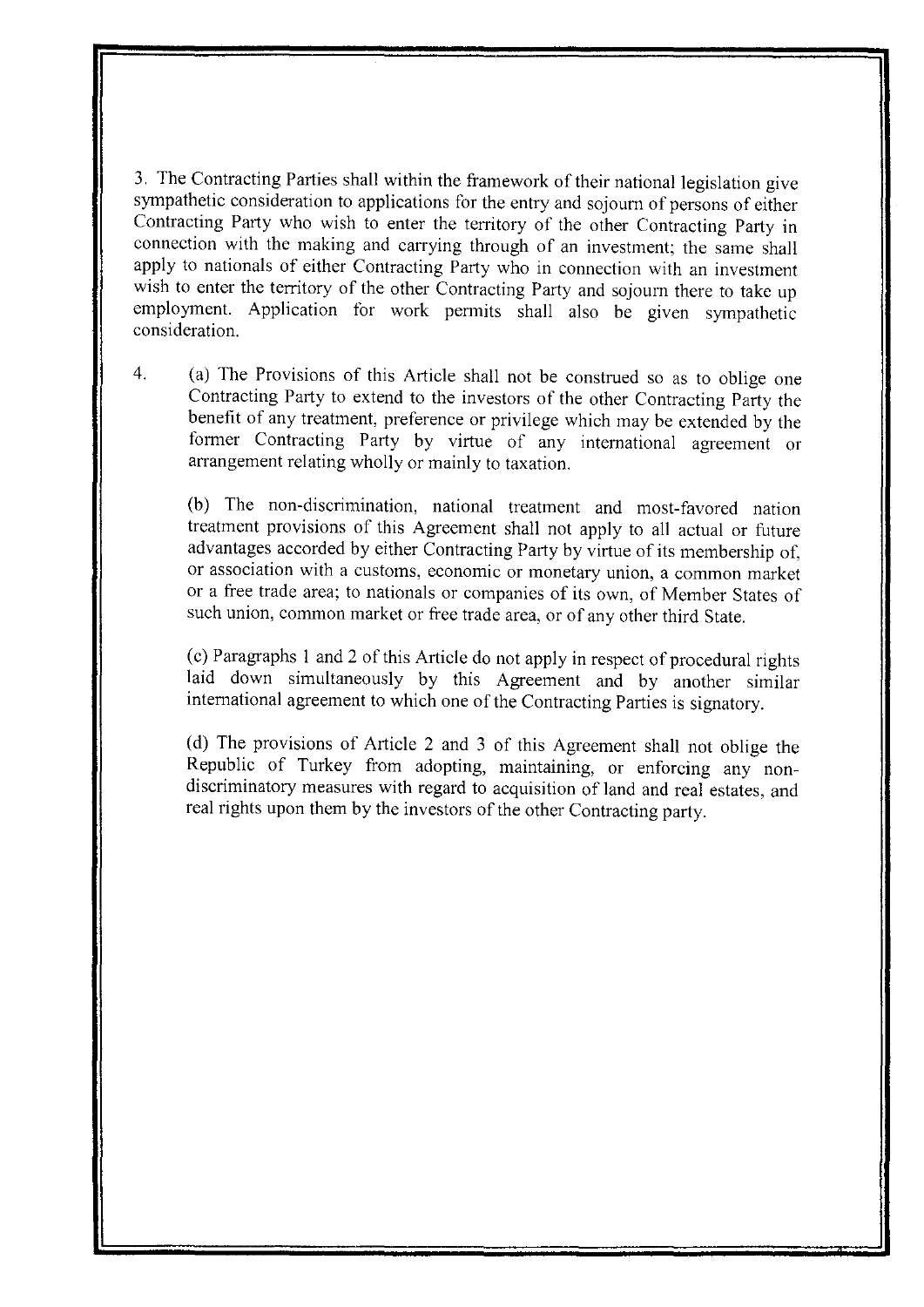## ARTICLE 4 **Right to Regulate**

Nothing in this Agreement shall be construed:

(a) to require any Contracting Party to furnish or allow access to any information the disclosure of which it determines to be contrary to its essential security interests;

(b) to prevent any Contracting Party from taking any actions that it considers necessary for the protection of its essential security interests,

(i) relating to the traffic in arms, ammunition and implements of war and to such traffic and transactions in other goods, materials, services and technology undertaken directly or indirectly for the purpose of supplying a military or other security establishment,

(ii) taken in time of war or other emergency in international relations, or

(iii) relating to the implementation of national policies or international agreements respecting the non-proliferation of nuclear weapons or other nuclear explosive devices; or

(c) to prevent any Contracting Party from taking action in pursuance of its obligations under the United Nations Charter for the maintenance of international peace and security.

## **ARTICLE 5 Expropriation and Compensation**

1. Investments shall not be expropriated, nationalized or subject, directly or indirectly, to measures of similar effects (hereinafter referred as expropriation) except for a public purpose, in a non-discriminatory manner, upon payment of prompt, adequate and effective compensation, and in accordance with due process of law and the general principles of treatment provided for in Article 3 of this Agreement.

2. Non-discriminatory legal measures designed and applied to protect legitimate public welfare objectives, such as health, safety and environment, do not constitute indirect expropriation.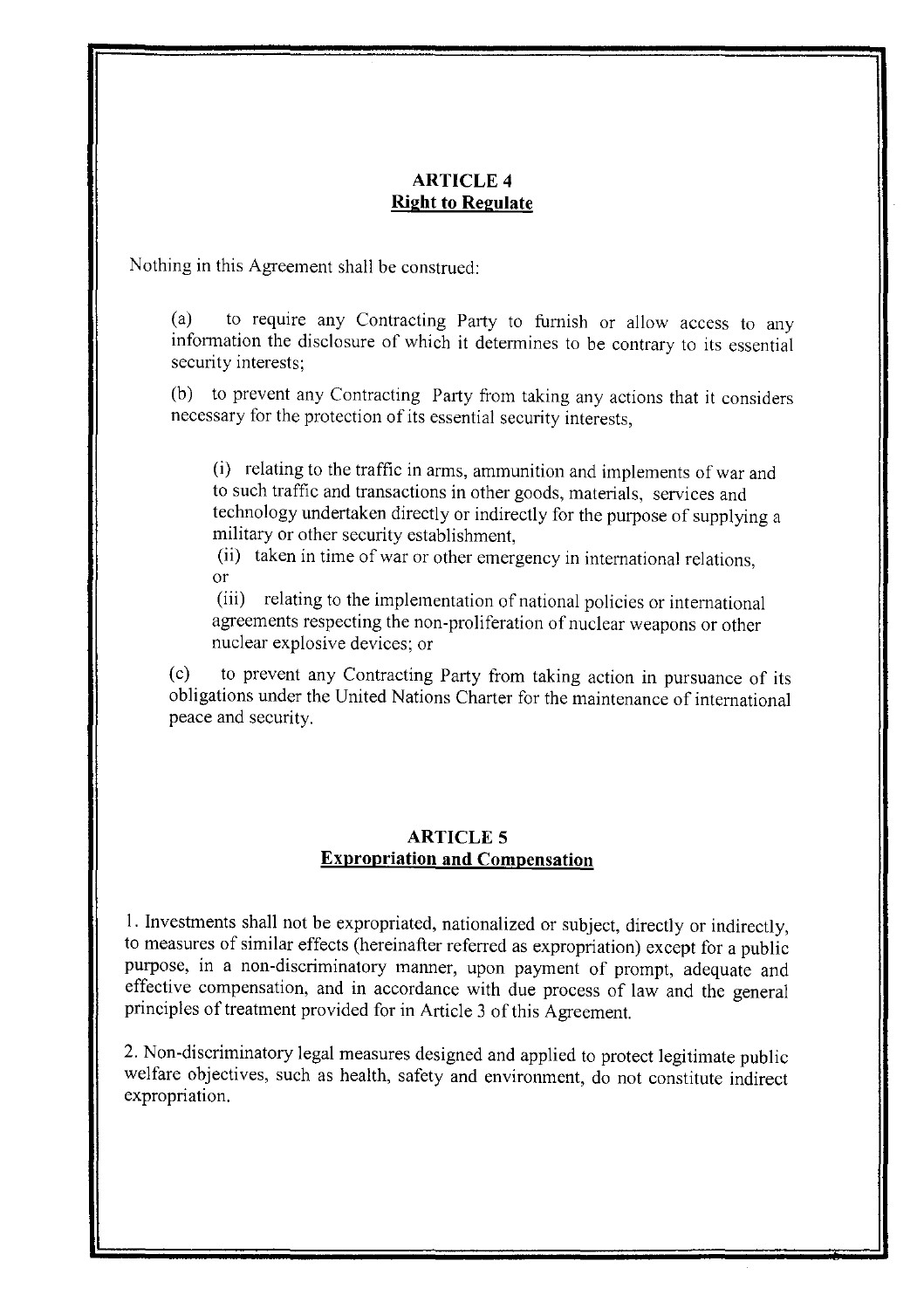3. Compensation shall be equivalent to the market value of the expropriated investment before the expropriation was taken or became public knowledge. Compensation shall be paid without delay and be freely transferable as described in Article 7.

4. In the event that payment of compensation is delayed. it shall carry an interest at a rate to be agreed upon by both parties unless such rate is prescribed by law from the date of expropriation until the date of payment.

## ARTICLE 6 **Compensation for Losses**

Investors of either Contracting Party whose investments suffer losses in the territory of the other Contracting Party owing to war. insurrection, civil disturbance or other similar events shall be accorded by such other Contracting Party treatment no less favourable than that accorded to its own investors or to investors of any third State. whichever is the most favourable treatment, as regards any measures it adopts in relation to such losses.

## ARTICLE 7 **Repatriation and Transfer**

I. Upon fulfillment of all tax obligations, each Contracting Party shall permit in good faith all transfers related to an investment to be made freely and without delay into and out of its territory. Such transfers include:

(a) retums,

(b) proceeds from the sale or liquidation of all or any part of an investment,

(c) compensation pursuant to Article 5,

(d) reimbursements and interest payments deriving from loans in connection with investments.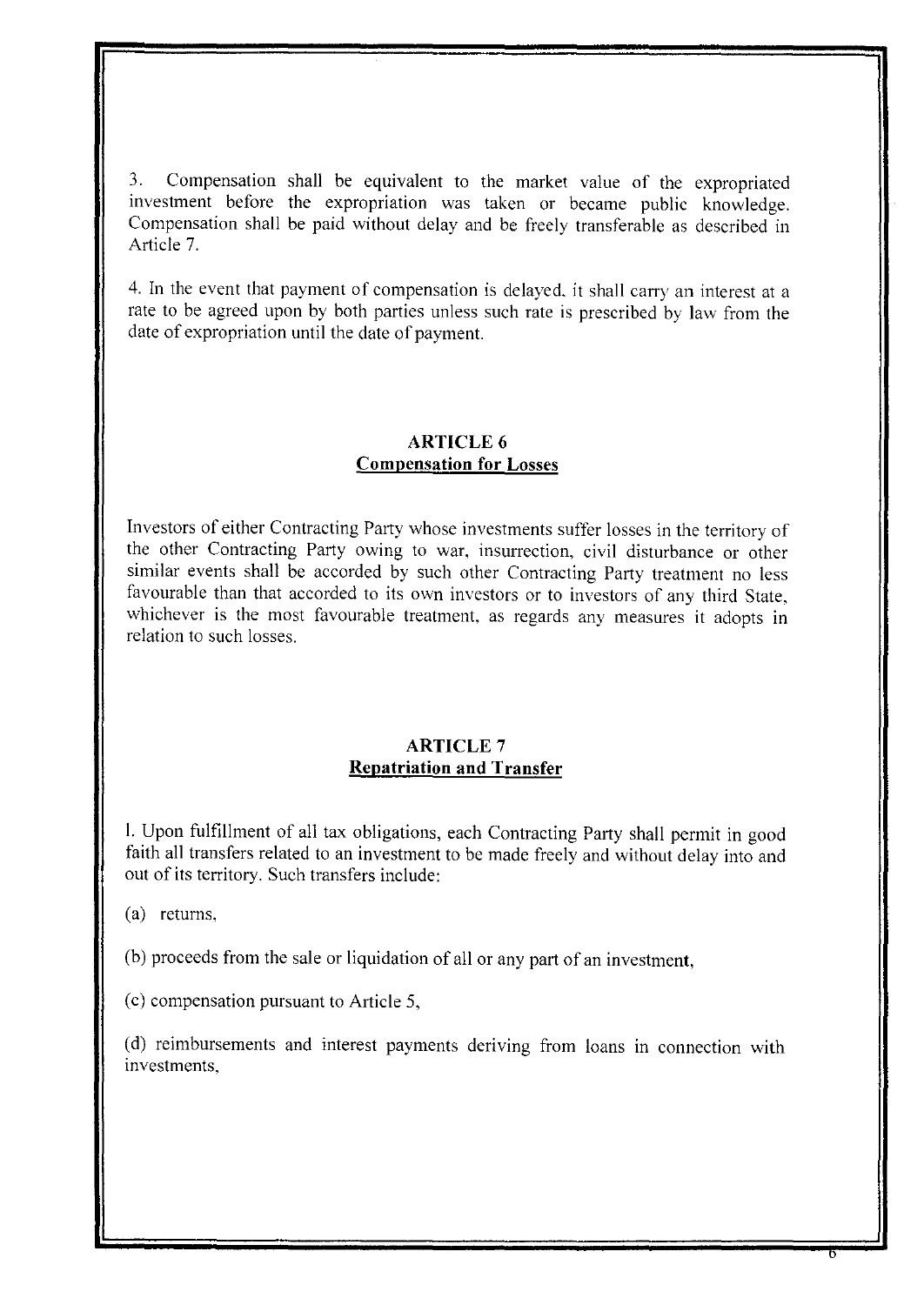(el salaries, wages and other remunerations received by the nationals of one Contracting Party who have obtained in the territory of the other Contracting Party the corresponding work permits related to an investment,

(f) payments arising from an investment dispute.

2. Transfers shall be made in the convertible currency in which the investment has been made or in any convertible currency at the rate of exchange in force at the date of transfer, unless otherwise agreed by the investor and the hosting Contracting Party.

## **ARTICLE 8 Subrogation**

**1. If** the investment of an investor of one Contracting Party is insured against noncommercial risks under a system established by law, any subrogation of the the insurer, which stems from the terms of the insurance agreement between the investor and the insurer, shall be recognized by the other Contracting Party.

2. The insurer is entitled by virtue of subrogation to exercise the rights and enforce the claims of that investor and shall assume the obligations related to the investment. The subrogated rights or claims shall not exceed the original rights or claims of the investor.

3. Disputes between a Contracting Party and an insurer shall be settled in accordance with the provisions of Article 9 of this Agreement.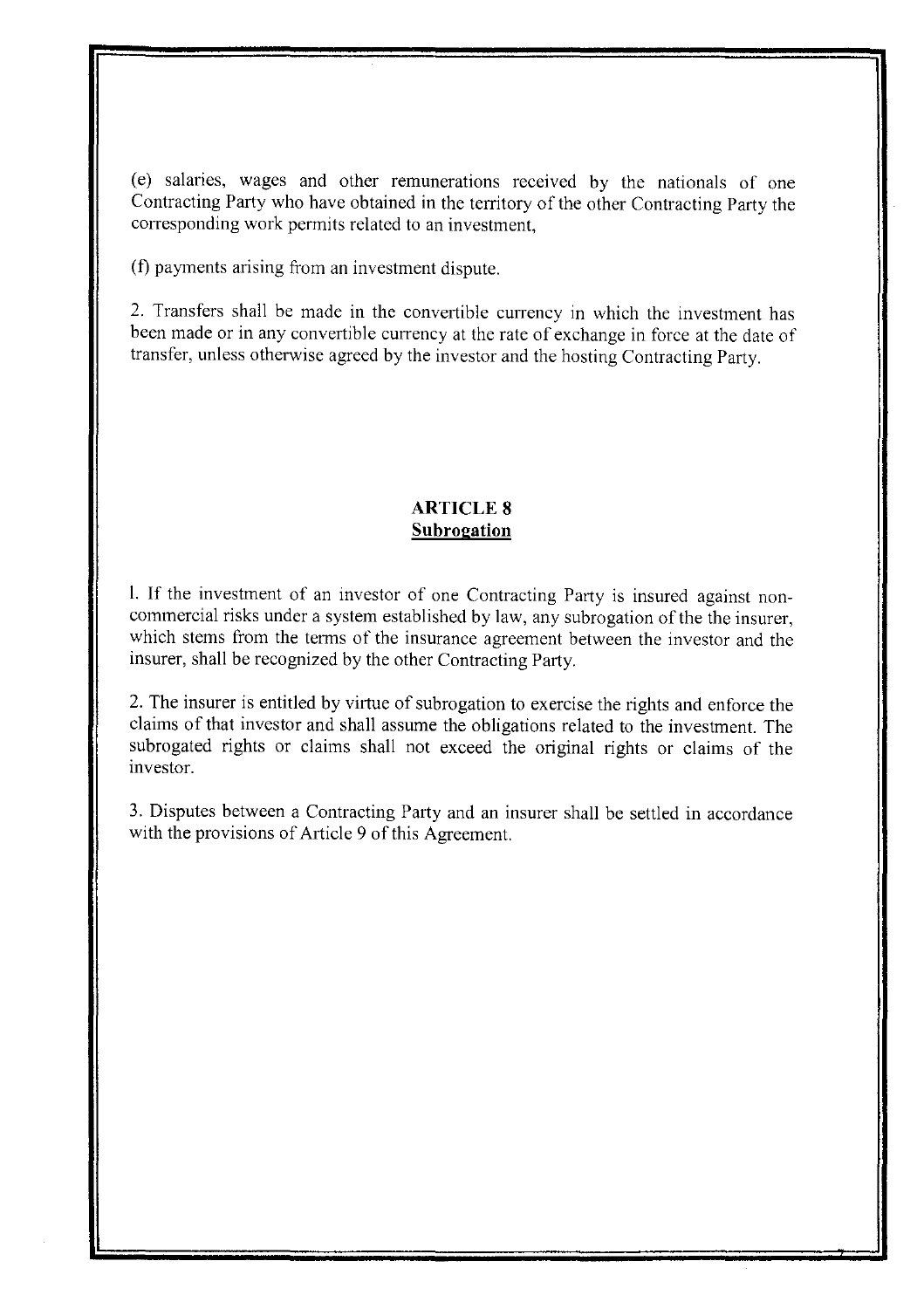## **ARTICLE** 9 **Settlement of Disputes Between One Contracting Party and Investors of the Other Contracting Party**

1. Disputes between one of the Contracting Parties and an investor of the other Contracting Party, in connection with his investment, shall be notified in writing, including detailed infonnation, by the investor to the recipient Contracting Party of the investment. As far as possible, the investor and the concerned Contracting Party shall endeavor to settle these disputes by consultations and negotiations in good faith.

2. If these disputes, cannot be settled in this way within six (6) months following the date of the written notification mentioned in paragraph I, the dispute can be submitted, as the investor may choose, to:

(a) the competent court of the Contracting Party in whose territory the investment has been made,

(b) an ad hoc court of arbitration laid down under the Arbitration Rules of Procedure of the United Nations Commission for International Trade Law (UNCITRAL).

(c) the International Center for Settlement of Investment Disputes (ICSID) set up by the" Convention on Settlement of Investment Disputes Between States and Nationals of other States" ,

3. Once the investor has submitted the dispute to the one of the dispute settlement procedures mentioned in paragraph 2 of this Article, the choice of one of these procedures is final.

4. The arbitration tribunal shall take its decisions in accordance with the provisions of this Agreement, the laws and regulations of the Contracting Party involved in the dispute on which territory the investment is made (including its rules on the conflict of law) and the relevant principles of international law as accepted by both Contracting Parties.

5. Notwithstanding the provisions of paragraph 2 of this Article;

(a) only the disputes arising directly out of investment activities which have obtained necessary pennission, if any, in confonnity with the relevant legislation of the Republic of Turkey on foreign capital, and that effectively started shall be subject to the jurisdiction of the International Center for Settlement of Investment Disputes (ICSID) or any other international dispute settlement mechanism as agreed upon by the Contracting Parties;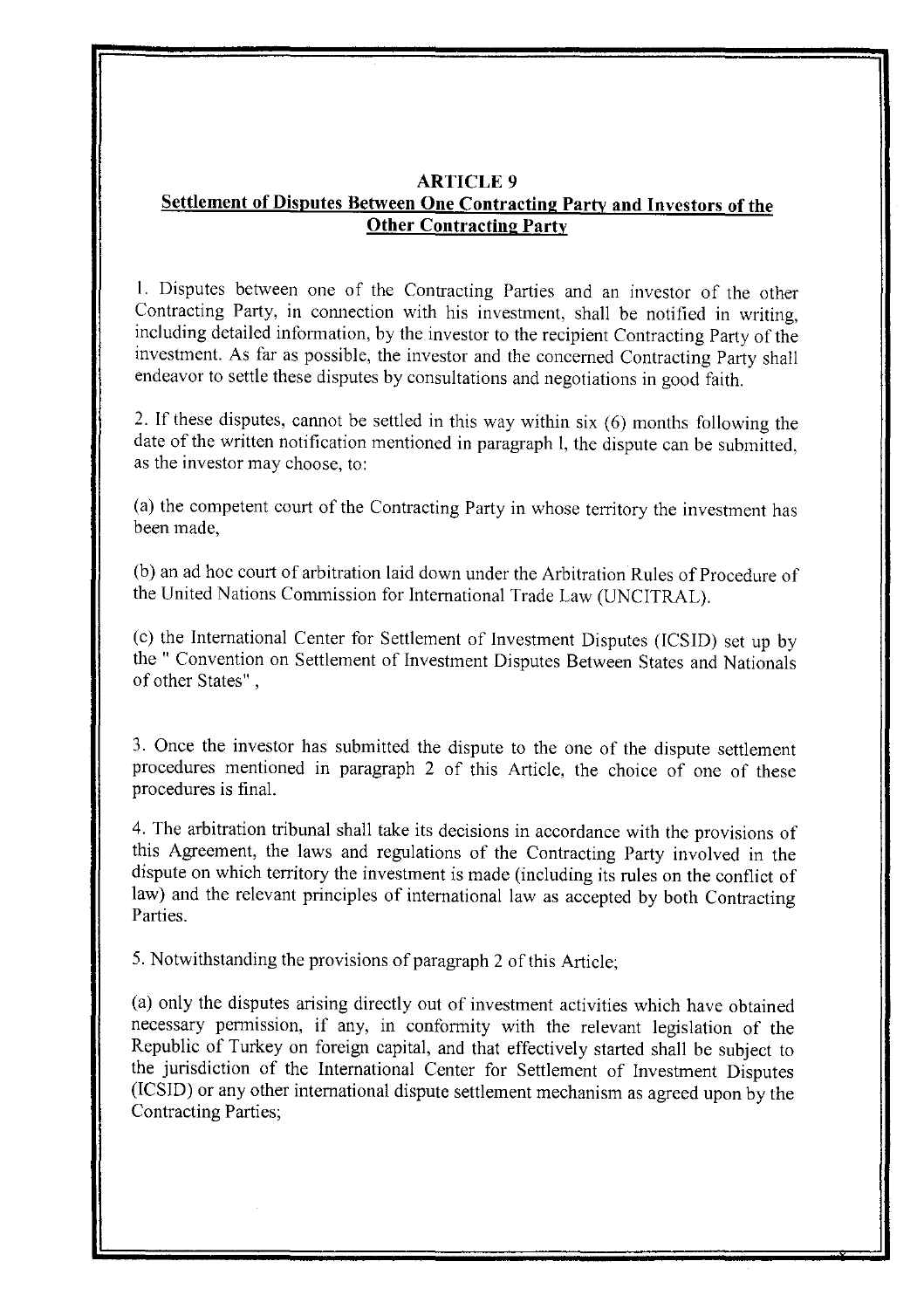(b) the disputes, related to the property and real rights upon the real estates are totally under the jurisdiction of the Turkish courts and therefore shall not be submitted to jurisdiction of the International Center for Settlement of Investment Disputes (ICSID) or any other international dispute settlement mechanism; and

(cl With regard to the Article 64 of the "Convention on the Settlement of Investment Disputes between States and Nationals of other States":

The Republic of Turkey shall not accept the referral of any disputes arising between the Republic of Turkey and any other Contracting State concerning the interpretation or application of "Convention on the Settlement of Investment Disputes between States and Nationals of other States", which is not settled by negotiation, to the International Court of Justice.

6. The arbitration awards shall be final and binding for all parties in dispute. Each Contracting Party commits itself to execute the award according to its national law.

## ARTICLE 10 Settlement of Disputes Between The Contracting Parties

1. The Contracting Parties shall seek in good faith and a spirit of cooperation a rapid and equitable solution to any dispute between them concerning the interpretation or application of this Agreement. In this regard, the Contracting Parties agree to engage in direct and meaningful negotiations to arrive at such solutions. If the Contracting Parties cannot reach an agreement within six (6) months after the beginning of disputes between themselves through the foregoing procedure, the disputes may be submitted, upon the request of either Contracting Party, to an arbitral tribunal of three members.

2. Within two (2) months of receipt of a request, each Contracting Party shall appoint an arbitrator. The two arbitrators shall select a third arbitrator as Chairman, who is a national of a third State. In the event either Contracting Party fails to appoint an arbitrator within the specified time, the other Contracting Party may request the President of the International Court of Justice to make the appointment.

3. If both arbitrators cannot reach an agreement about the choice of the Chairman within two (2) months after their appointment, the Chairman shall be appointed upon the request of either Contracting Party by the President of the International Court of Justice.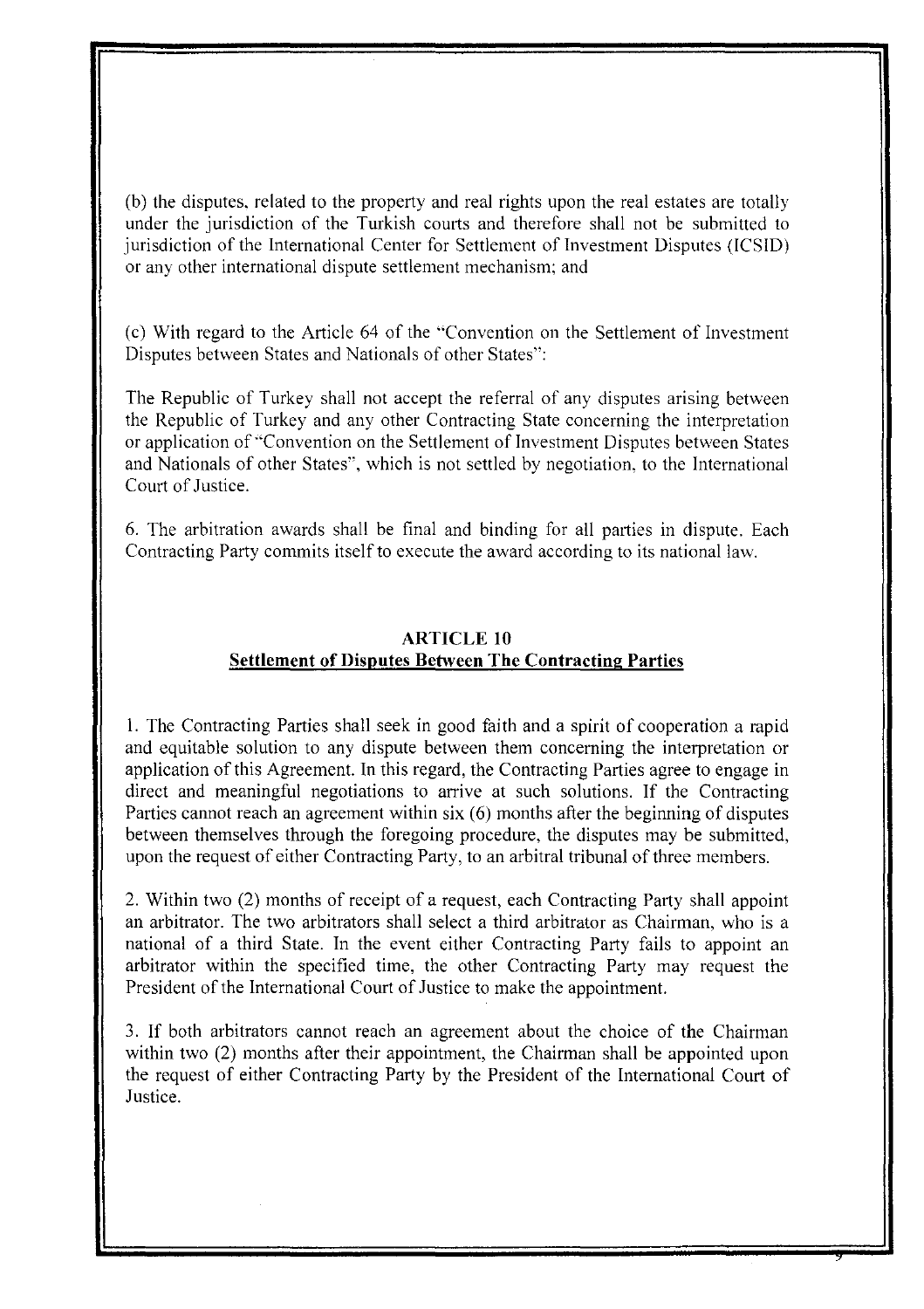4. If, in the cases specified under paragraphs (2) and (3) of this Article, the President of the International Court of Justice is prevented from carrying out the said function or if he is a national of either Contracting Party, the appointment shall be made by the Vice-President, and if the Vice-President is prevented from carrying out the said function or if he is a national of either Contracting Party, the appointment shall be made by the most senior member of the Court who is not a national of either Contracting Party.

5. The tribunal shall have three (3) months from the date of the selection of the Chairman to agree upon rules of procedure consistent with the other provisions of this Agreement. In the absence of such agreement, the tribunal shall request the President of the International Court of Justice to designate rules of procedure, taking into account generally recognized rules of international arbitral procedure.

6. Unless otherwise agreed, all submissions shall be made and all hearings shall be completed within eight (8) months of the date of selection of the Chairman, and the tribunal shall render its decision within two (2) months after the date of the final submissions or the date of the closing of the hearings, whichever is later. The arbitral tribunal shall reach its decisions, which shall be final and binding, by a majority of votes.

7. Expenses incurred by the Chairman, the other arbitrators, and other costs of the proceedings shall be paid for equally by the Contracting Parties. The tribunal may, however, at its discretion, decide that a higher proportion of the costs be paid by one of the Contracting Parties.

8. A dispute shall not be submitted to an international arbitration court under the provisions of this Article, if the same dispute has been brought before another international arbitration court under the provisions of Article 9 and is still before the court. This will not impair the engagement in direct and meaningful negotiations between both Contracting Parties.

## **ARTICLE 11 Scope of Application**

This Agreement shall apply to investments in the territory of one Contracting Party, made in accordance with its national laws and regulations, by investors of the other Contracting Party, whether prior to, or after the entry into force of the present Agreement. However, this Agreement shall not apply to any disputes that have arisen before its entry into force.